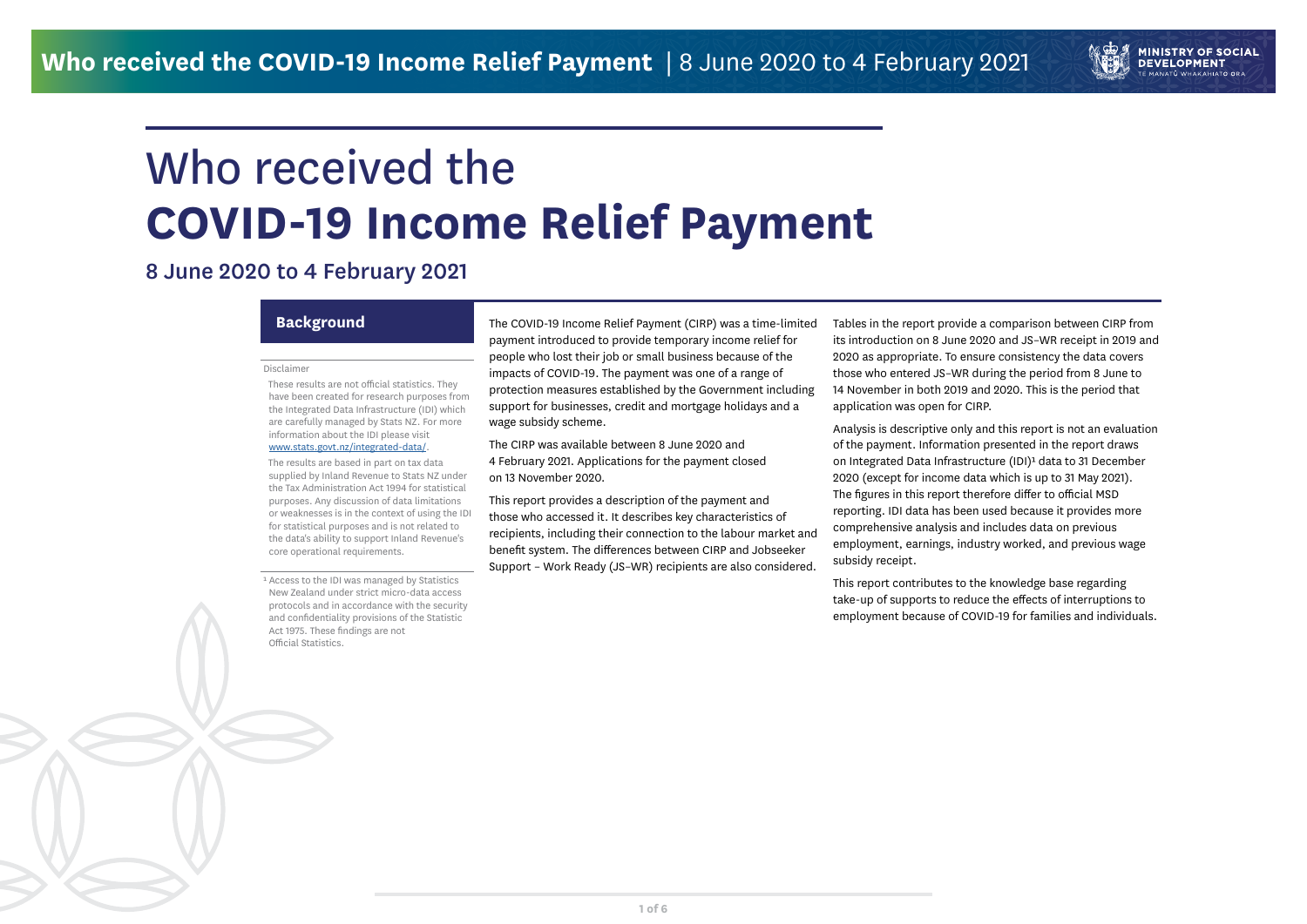### **CIRP eligibility included a group of people who would generally not be eligible for, or have access to, a main benefit.**

CIRP was available between 8 June 2020 and 4 February 2021. The payment was for people who had lost their jobs between 1 March and 30 October 2020 because of the impacts of COVID-19. To be eligible for the payment the person must have been in continuous employment for at least 12 weeks, for at least 15 hours per week, before losing their job for reasons outside of their control because of the impacts of COVID-19.

As an alternative to a main benefit, the full-time rate of CIRP was paid at a higher rate than main benefits to help lessen the shock of sudden income loss and smooth income. People who were already on a main benefit and had lost their job during the CIRP eligibility period could transfer from the benefit to CIRP.

CIRP was paid at a rate of:

- \$490 a week for people who were working 30 hours a week or more before losing their employment
- \$250 a week for people who were working more than 15 but less than 30 hours a week before losing their employment.

Unlike the main benefit, CIRP was paid on an individual basis and was not taxable. People were generally entitled to the full amount of payment regardless of their partners employment status. However, if a person's partner or spouse was earning \$2000 or more a week from salary or wages before tax, they were not eligible for CIRP. In addition, if the person or their partner was receiving New Zealand Superannuation or a Veteran's Pension that was income tested, they were not eligible for CIRP.

The CIRP was established recognising that many people faced large and sudden drops in income after losing their jobs because of impacts of COVID-19. Many of these people would not usually need or qualify for government income support because of income thresholds attached to eligibility, for example to receive a main benefit. Under usual circumstances higher income families would have time to adjust to new circumstances or find alternative employment or retraining.

> Superannuitants or Veterans Pension recipients over 65 years who lost their jobs were also eligible for CIRP.<sup>2</sup>

The 12-week temporary income relief payment was intended to provide short-term time-limited support to help soften the shock of unemployment and minimise disruption for people as they sought new employment or moved into training.

CIRP was also intended to help reduce wage scarring that may occur if people need to take the first role available. Taking a lower paid role that may not match qualifications to return to work could potentially lead to a long-term reduction in wages.

For the economy more broadly, the expectation was that if incomes of people who have lost their jobs could be smoothed, there would be less impact on consumption of goods and services.

### **CIRP was intended to provide temporary support for people who lost their jobs because of COVID-19.**

CIRP recipients could not earn any income from working while receiving the payment. Clients who were getting Income Relief could interrupt their payments to work temporarily and get the Income Relief payments again after their work had ended. This differed to benefit receipt in that a person on a main benefit can earn income up to a certain threshold at which point the benefit begins to abate according to each additional dollar earned.

**MINISTRY OF SOCIAL<br>DEVELOPMENT** 

CIRP was not available to people who:

- voluntarily ended their employment, were dismissed or who voluntarily wound up a viable business
- 

- agreed to go onto unpaid leave
- were receiving Paid Parental Leave from Inland Revenue

- compensation from the Accident Compensation Corporation (ACC) or large redundancy payments of \$30,000 or more before tax.
- received income protection insurance, earnings related
- had applied for or received a Small Business Cashflow loan from Inland Revenue
- received weekly compensation from Veteran's Affairs.

Students, including those receiving student loans, were eligible for CIRP where they met the criteria. Unlike main benefit settings, students receiving a Student Allowance could access the CIRP part-time assistance rate of \$250 per week.

- CIRP recipients were expected to:
- be available for, and actively seeking, suitable work opportunities throughout the duration of the payment
- take appropriate steps towards gaining new employment; and
- 
- 
- engage with suitable active labour market policies and identify and take opportunities for employment, re-deployment or training.



It was anticipated that approximately 230,000 individuals would be eligible for CIRP at a total cost to government of \$570.288 million.

² Unless their partner was receiving the nonqualified partner rate.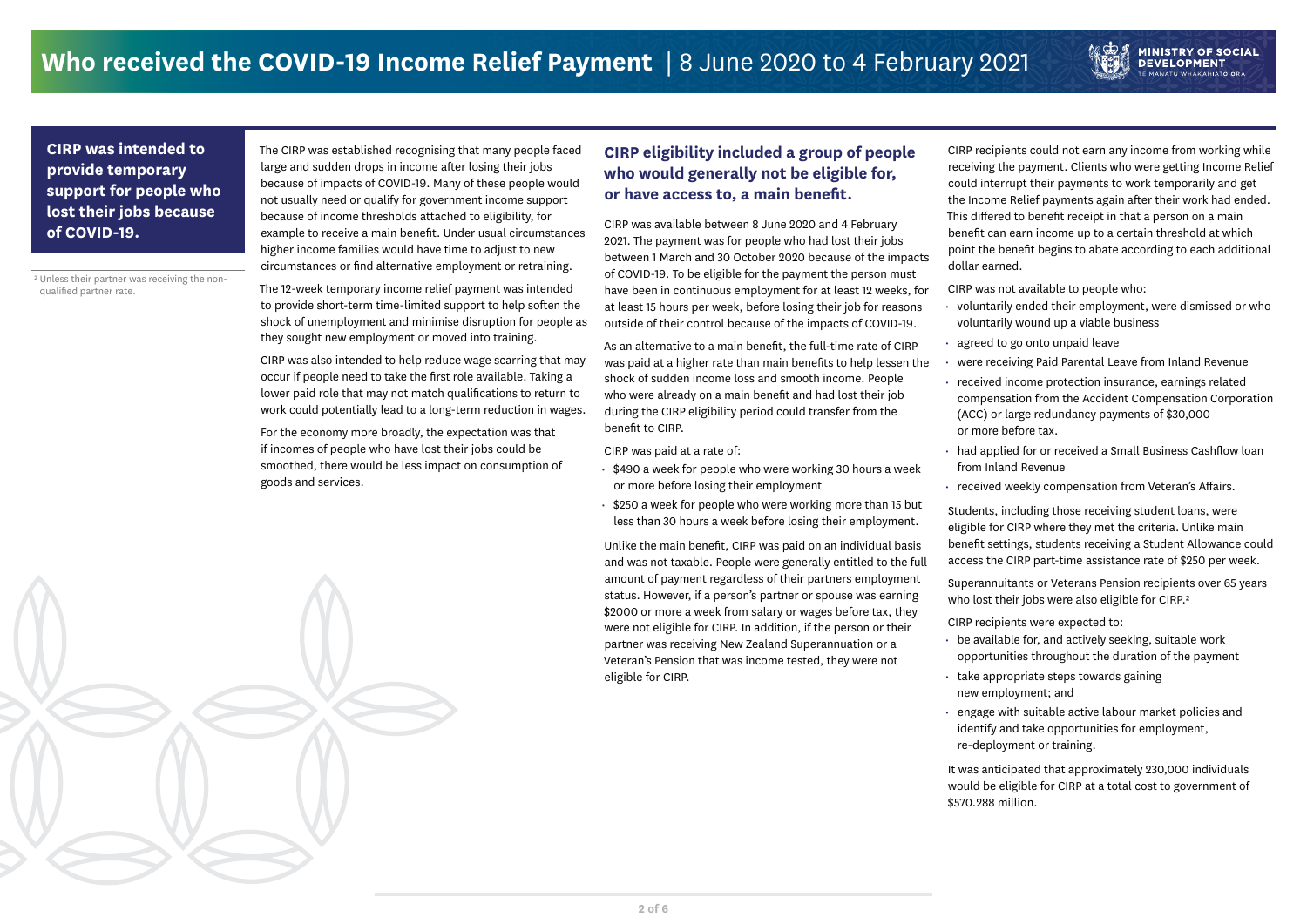Most CIRP recipients received the payment for more than nine weeks while they found employment or other means to support themselves. Eighty-one percent of clients received the payment for between nine and 12 weeks with 71 percent of clients receiving the payment for the full 12-week period.<sup>4</sup>

### **Most people received CIRP for the full 12-week availability period.**

Approximately 28 percent of those who were granted CIRP at any point transferred onto JS–WR. Some people who reached the end of their 12-week entitlement did not transfer from CIRP, for example because of their income (including their partner's income) level was outside of the qualifying threshold for JS-WR, or a preference to draw on their own resources.<sup>6</sup>

In contrast, 68 percent of those entering JS–WR during 2020 had a duration on benefit of more than 20 weeks.

### **CIRP recipients were generally older and had higher levels of education than JS–WR recipients.**

Figure 2: People mainly accessed CIRP for 9-12 weeks but were more likely to receive JS–WR for more than 20 weeks<sup>5</sup>

**MINISTRY OF SOCIAL DEVELOPMENT** E MANATŪ WHAKAHIATO ORA

CIRP recipients were older than those receiving JS–WR with higher proportions being aged 35 years and older. More than half (56 percent) of CIRP recipients were aged 35 years and older with one in five recipients (20 percent) aged over 55. Only 18 percent of CIRP recipients were aged under 25 years.

In contrast, 36 percent of those who came onto JS–WR between June and November 2020 were aged under 25 years. Similar proportions of those aged 25 to 34 years accessed CIRP and JS–WR.

<sup>3</sup> Applications for CIRP closed at midnight on 12 November 2020.

> CIRP recipients generally had higher qualification levels than those receiving JS–WR. Nearly half (49 percent) of CIRP recipients held a qualification that was level four and above on the NZQF compared to 32 percent of JS-WR.7 Around 22 percent of CIRP recipients held a qualification at level 7 and above compared to 12 percent of JS–WR recipients in 2020.

Sixty-three percent of JS–WR recipients in 2020 held a qualification at level three or below.



Figure 4: CIRP recipients generally had higher levels of qualifications compared to JS–WR recipients 2019-2020

### **Only one in ten clients received the part-time rate of CIRP and they were more likely to be women.**

 $0%$ 5% 10% 15% 20% 25% 30%

> $0%$ 10% 20%

Nearly all (90 percent) of CIRP recipients accessed the full-time rate of payment (for those who had been working 30 hours or more).

Among those who accessed CIRP the gender distribution was relatively even. There was also little gender difference among those that accessed the full-time rate with 44 percent of recipients being women and 56 percent being men. Among the 10 percent who accessed the part-time rate of payment there appeared to be a gender difference with 65 percent of recipients being women. This may indicate a higher number of women combining childcare or care of other family members and work. A higher proportion of part-time recipients than full-time recipients were aged 25 or under (34 percent and 15 percent respectively).



- ⁴ The data indicates that a small proportion of CIRP recipients received CIRP for more than 12 weeks. This could be because the period from first receipt until their last payment is measured. If a person was granted CIRP more than once and there was a gap between grants this would show as more than 12 weeks. For example, a client may have had temporary work for one or two weeks.
- ⁵ Figures generally show JS–WR figures from 2019 and 2020 alongside CIRP. 2019 figures provide a view before COVID-19 arrived in New Zealand on 28 February 2020.The 2020 JS–WR provide a comparison point during the period CIRP was available.
- ⁶ Transfer from CIRP to a main benefit was not automatic. Clients had to apply for the benefit.
- ⁷ Level 1-3 is the equivalent of Secondary School NCEA, Levels 4-6 are certificates and diplomas, Level 7 is graduate diplomas and bachelor's degrees and Level 8 is equivalent to postgraduate diplomas and bachelor honours degrees.

### **Uptake and characteristics of CIRP recipients.**

Approximately 40,000 CIRP grants were made between 8 June and 4 February 2021 (the period of availability). The total expenditure for CIRP was \$190.595 million.

0%

### 10% 20% 30% 40% 50% 60% 70% 80% 90%



## 30% 40% 50%

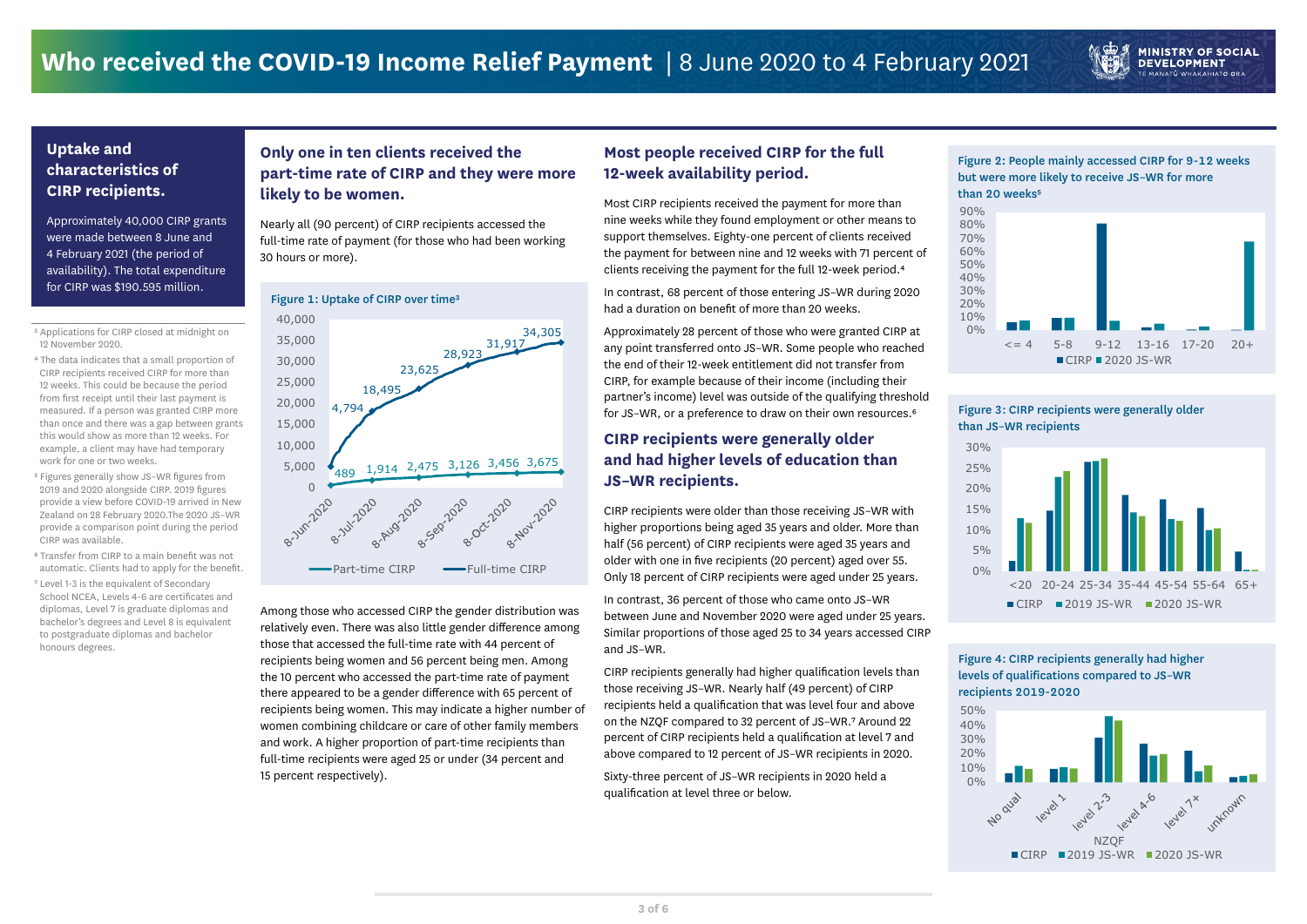### **CIRP recipients on average had higher income than JS–WR recipients.**

CIRP recipients on average had a considerably higher income<sup>8</sup> before entry compared to JS–WR. This is likely a reflection of their being generally older with higher qualifications. Over half (fifty-one percent) earned \$40,000<sup>9</sup> in the 12 months before entry, with one in ten (9 percent) earning \$80,000 or more in the 12 months before entry. In 2019, 12 percent of JS–WR earned over \$40,000 in the 12 months before entry. This proportion increased to 18 percent in 2020.

### **The proportion of Māori accessing CIRP was lower than the proportion of Māori accessing JS–WR.**

The proportions of European clients accessing JS–WR increased in 2020 as COVID-19 impacted on the labour market with a seven percent increase between 2019 and 2020. This shift was strongly reflected in numbers of people accessing CIRP. A lower proportion of Māori and considerably higher proportions of NZ European and Asian ethnicities received CIRP in comparison to those who received JS–WR.

> Figure 6: Higher proportions of NZ European and Asian recipients and lower proportions of Māori accessed CIRP compared to JS-WR 2019-2020<sup>10</sup>

More than half (59 percent) of CIRP recipients identified as NZ European, a quarter (16 percent) identified as Māori and as Asian (15 percent). Ten percent of CIRP recipients were Pacific peoples.

The proportion of Māori receiving JS–WR in 2020 (30 percent) was nearly double the proportion of Māori receiving CIRP (16 percent). In contrast seven percent of Asian people received JS–WR in 2020.

Proportions of Pacific peoples remained relatively consistent between CIRP and JS–WR at between 10 percent for CIRP and

- only includes wages and salaries. It is not inflation adjusted.
- ⁹ \$40,000 is roughly the minimum wage (\$18.90 per hour at 1 April 2020) equivalent for a 40-hour working week.
- 10A Total response ethnicity measure is used. Total response ethnicity means that if a person identifies with more than one ethnic group, they are counted in each applicable group. For more information see [Improving how we report ethnicity -](https://www.msd.govt.nz/about-msd-and-our-work/tools/how-we-report-ethnicity.html)  [Ministry of Social Development \(msd.govt.nz\)](https://www.msd.govt.nz/about-msd-and-our-work/tools/how-we-report-ethnicity.html)

Figure 5: CIRP recipients on average had higher incomes before receiving CIRP compared to prior incomes for JS–WR recipients (in 2019 and 2020)

> 0% 10% 20% Auckland Central Auckland North Auckland South Bay of Plenty **Canterbury** Central East Coast Nelson Northland Southern Taranaki Waikato Wellington ■2020 JS-WR ■2019 JS-WR ■CIRP

### Figure 7: Regional Distribution of CIRP compared to JS–WR 2019-2020

**MINISTRY OF SOCIAL DEVELOPMENT** MANATU WHAKAHIATO ORA

### **The largest proportions of CIRP recipients were in the Auckland and Canterbury regions.**



Overall, three quarters of CIRP recipients were in the North Island. With people living in the Auckland region comprising 40 percent of the working-age (18-64) population it is not unexpected that the largest proportion of CIRP clients, 44 percent, were from the Auckland region. Canterbury, with 10 percent of the working age population, had the second highest rate of CIRP take up with 14 percent of CIRP recipients. Higher proportions of CIRP in Auckland and Canterbury is likely a reflection of their strong reliance on open borders for example through overseas students and tourism related industries. Similarly, in 2020, 78 percent of JS–WR recipients were in the North Island with 32 percent of JS–WR in Auckland. JS–WR clients were more likely to come from Auckland Central, Auckland South, Bay of Plenty, and Canterbury regions. Proportions of CIRP recipients in the central North Island were consistently lower than proportions of JS–WR recipients. The East Coast, Central, Northland, Taranaki and Nelson in the South Island all had less than three percent of CIRP recipients. South Auckland and Wellington had similar proportions of CIRP and JS–WR recipients as did the Nelson and Southern regions in the South Island. **A higher proportion of CIRP recipients had partners compared to JS–WR.**  One of the differences between CIRP and JS–WR is that

entitlement is based on individual circumstances and there is a high threshold for partners salary and wages for CIRP. for combined income. These settings reflect the differing purposes of CIRP and JS–WR.

A higher proportion of CIRP recipients had a partner, around a third (thirty-three percent) compared to approximately 13 percent of JS–WR recipients. Around three quarters of CIRP recipients' partners were working in the month before they received CIRP.

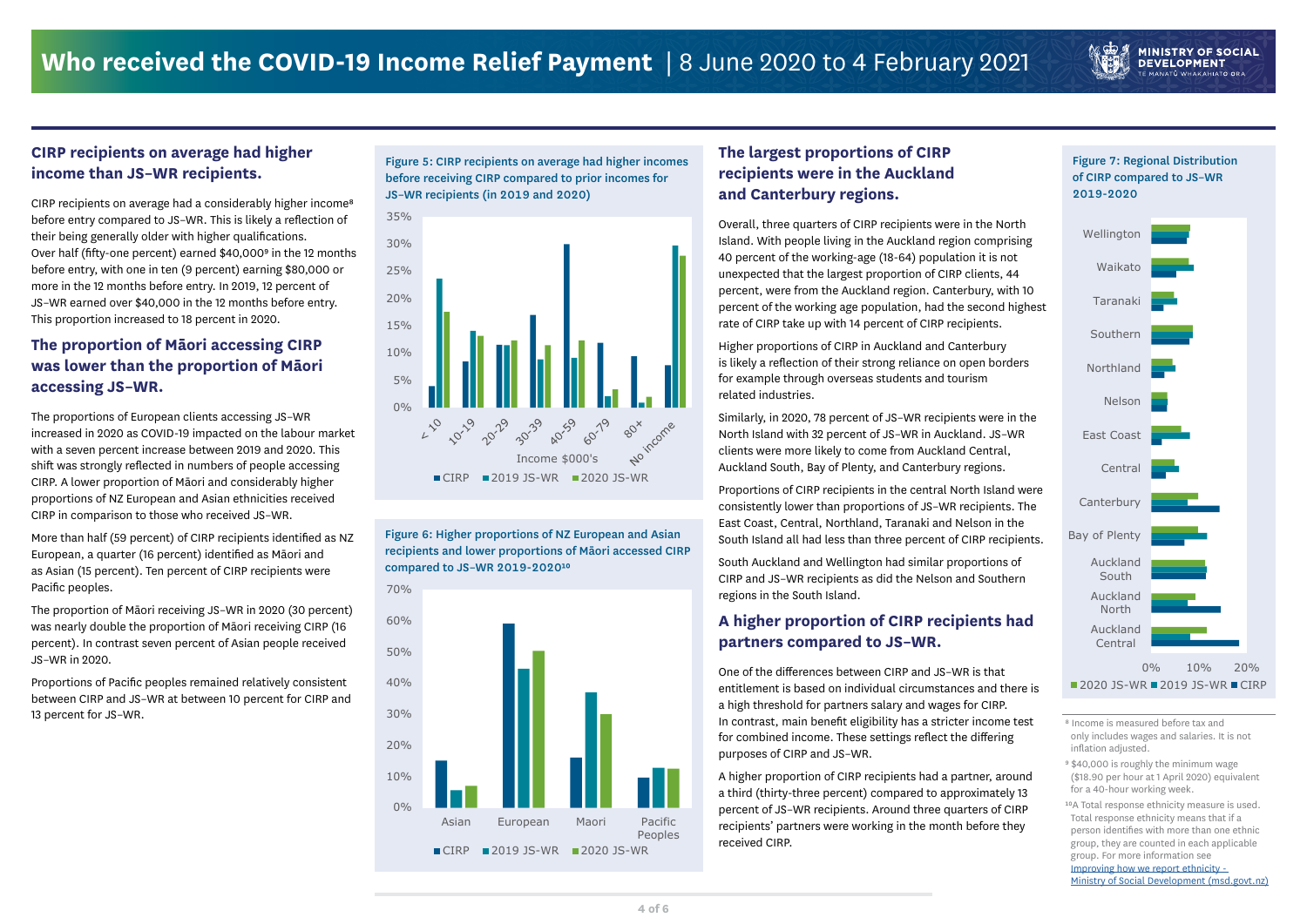### **CIRP recipients generally came from production or service industries.**

Higher proportions of CIRP recipients came from the Administration and Support (13 percent), Accommodation and Food (12 percent) Manufacturing (11 percent), Retail Trade (10 percent), and Construction (nine percent) industries.

Among JS–WR recipients in 2020 higher proportions of people came from largely similar industries except for Agriculture, Forestry and Fishing which did not feature among the top industries for CIRP recipients. Those industries with higher proportions included Administration and Support (17 percent), Manufacturing (13 percent), Accommodation and Food (11 percent), Agriculture, Forestry and Fishing (nine percent), Retail Trade (nine percent) and Construction (eight percent).

When compared to those receiving JS–WR, CIRP recipients were more likely to come from the Professional and Technical Services, Wholesale Trade, Retail Trade and Transport industries. They were less likely to come from the Agriculture, Manufacturing or Administration industries.

11Benefit receipt is measured as a person moving onto benefit between leaving CIRP and 31 December 2020

Those who worked in the Retail Trade industry were more likely not to go back into work and less likely to move back into that industry.

### **CIRP recipients returned to work in similar industries.**

Among those who exited from CIRP back into employment, the distribution across main industries was similar to the distribution before they accessed CIRP. The industries that CIRP recipients moved into included the Administration and Support (17 percent), Accommodation and Food (11 percent),

### **Most CIRP recipients returned to some employment in similar industries to those they previously worked in.**

Most people who received support from CIRP maintained a connection to the labour market. It is not possible within this analysis to determine the extent to which CIRP or other factors, for example age, education, or recent labour force involvement, may have contributed to this outcome. Recipients appear to have largely moved back into employment within similar industries.

Retail Trade (nine percent), Construction (nine percent) and Manufacturing (13 percent) industries.

**MINISTRY OF SOCIAL DEVELOPMENT** : MANATŪ WHAKAHIATO ORA

CIRP recipients were more likely than those receiving JS–WR to work in Professional Scientific and Technical Services, Wholesale Trade, Retail Trade and Transport.

### **Three quarters of CIRP recipients returned to some employment.**

Seventy-one percent of CIRP recipients returned to some employment between leaving CIRP and 31 May 2021. Twenty percent received some support from a main benefit and had some employment. Eleven percent of recipients moved onto a main benefit only<sup>11</sup>. In comparison 86 percent of JS-WR leaving benefit moved into employment.

Older CIRP recipients were less likely to move into employment coming off CIRP. Also, for 15 percent of CIRP recipients the outcome is unknown. This can be for several reasons including that CIRP recipients, particularly older CIRP recipients, are more likely to be self-employed and therefore not captured in the data, they also may have a higher earning partner that precludes their qualification for a main benefit.

There was no significant gender difference among those who had employment after they exited CIRP. However, both CIRP and JS–WR with higher income were more likely to have employment by 31 May 2021.



80%